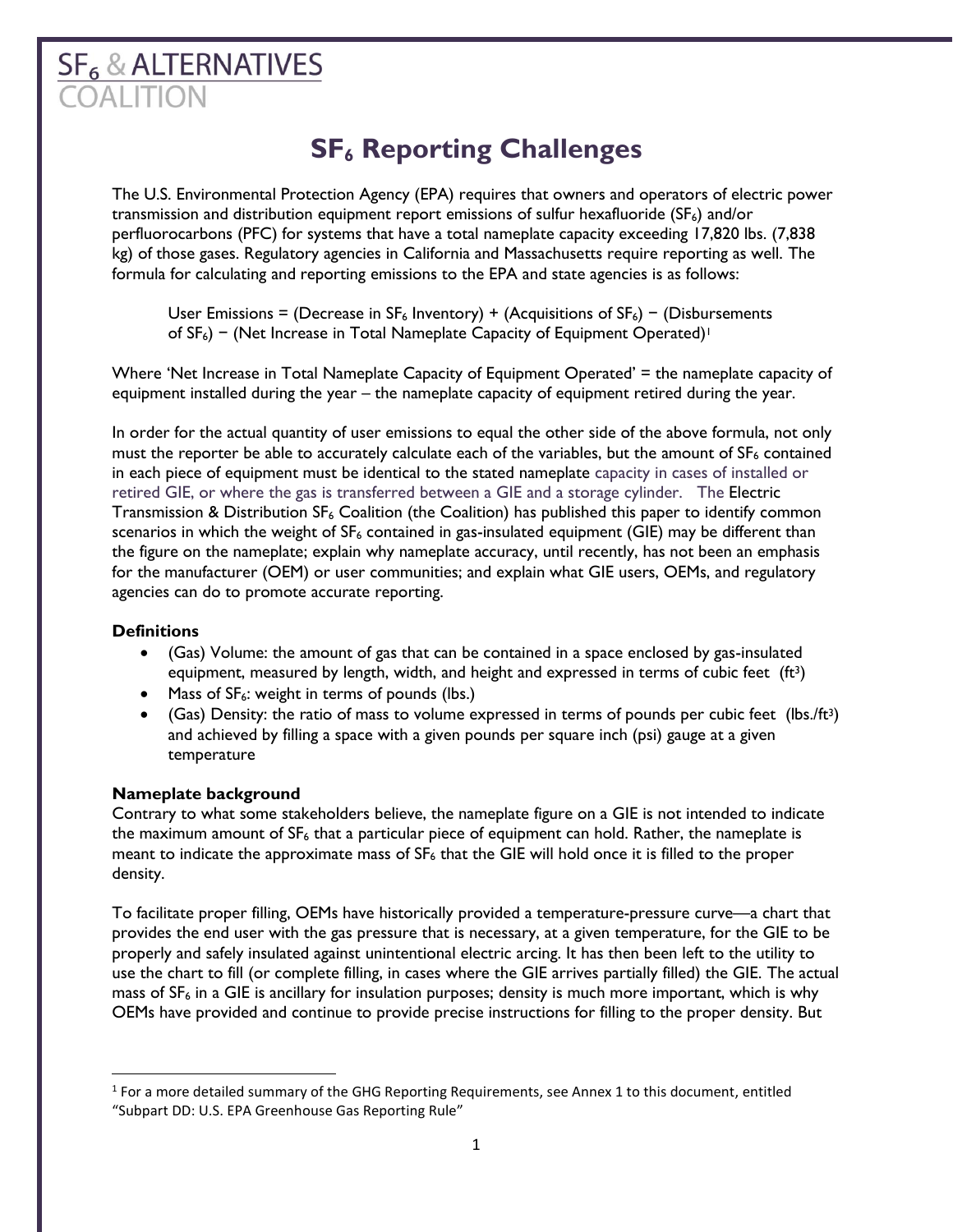because GIE users typically acquire and dispose of  $SF<sub>6</sub>$  in units of pounds, the nameplate figure is provided in units of pounds for inventory and recordkeeping purposes.

Much like GIE and its subcomponents, the information on a nameplate is the result of an industry standard. Standards for high- and medium-voltage equipment are coordinated through the Institute of Electrical and Electronics Engineers (IEEE) with input from the OEM and user communities. The current equipment standards do not have an accuracy requirement for the nameplate insulation values.

# **Reasons for discrepancy**

There are generally two reasons why the amount of  $SF<sub>6</sub>$  in GIE might differ from the amount listed on the nameplate: changes in equipment design and field errors.

#### *Changes in Equipment Design*

Minor changes in equipment design (i.e. tank and bushing wall thickness) have changed the exact volume of gas that particular models of GIE can hold. Because a change in volume necessarily affects the mass at a constant density, in many cases these changes have resulted in a disparity between the nameplate figure and the pounds of SF<sub>6</sub> actually contained in GIE when filled to the proper density. For example, suppose a particular piece of GIE is manufactured to a gas volume of 200 ft<sup>3</sup> with a required density for insulation of 0.38 lbs./ft<sup>3</sup>. When filled to the proper density, this GIE would contain a mass of 526.3 lbs. of SF6. Now, suppose slight design changes to the GIE model result in a decrease in gas volume to 195 ft<sup>3</sup>. Since the equipment still requires the same density to be properly insulated (0.38 lbs./ft<sup>3</sup>), the mass of  $SF<sub>6</sub>$  in the GIE when filled to that density is 513 lbs., a 2.5% difference.

SF<sup>6</sup> technicians in the field (who typically follow the temperature-pressure guidance in filling GIE) usually assume that when the proper density is attained they will have also attained the stated nameplate capacity in terms of weight. While this assumption does not create any safety issues—as explained above—it does create a reporting issue, since GIE users are required to use the nameplate figure in calculating emission.

# *Field Errors*

As the name implies, a field error occurs when the GIE is in the possession of the end user (e.g., in the "field") and can occur anytime gas is put in or removed from the GIE during commissioning, maintenance, and de-commissioning.

#### GIE Commissioning and Maintenance

While some OEMs now ship GIE fully charged with SF<sub>6</sub>, it has been a common historical practice to ship some types of GIE with minimal or no  $SF<sub>6</sub>$ , requiring the end user to fill it. As mentioned previously, each GIE is accompanied by a users' manual that contains a temperature-pressure curve, indicating how much SF<sub>6</sub> pressure the GIE requires at each point along a range of temperatures to achieve proper density. Because the gas temperature is difficult to gauge, field technicians often rely on ambient temperature, which can differ up to 40 degrees Fahrenheit from the gas temperature<sup>2</sup>. This disparity leads to a miscalculation of gas density and, consequently, mass. Of course, even if the gas temperature is measured accurately, it is possible for the gas pressure to be improperly measured if, for example, the pressure gauge is not calibrated correctly.

<sup>&</sup>lt;sup>2</sup> The SF<sub>6</sub> Coalition recommends use of a precision temperature gauge (accuracy +/- 1.0°F)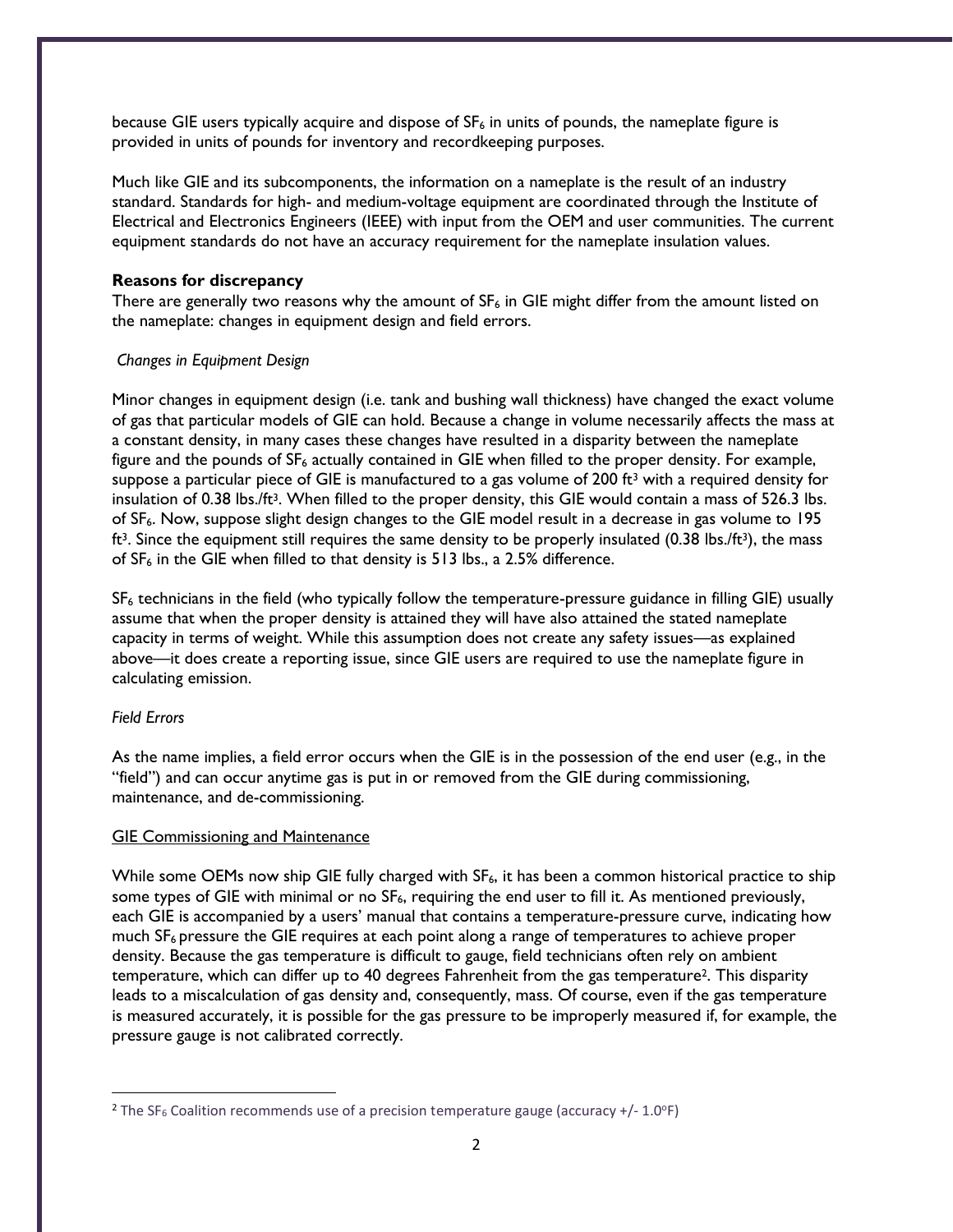Anecdotal evidence also indicates that  $SF<sub>6</sub>$  field technicians will regularly overfill the GIE by a few pounds of gas just to ensure there is a sufficient amount. While this is a perfectly acceptable practice for purposes of safety, it is apparent how this would lead to a different amount of gas in the GIE than the amount that appears on the nameplate.

# **GIE Decommissioning**

When GIE is removed from service, the  $SF_6$  is removed and stored in a cylinder. While the objective is to completely remove the gas, due to a variety of factors, some of the gas (i.e. potentially up to 10%) may remain trapped in the recovery system and/or the hose that connects the recovery system to the cylinder. Not realizing this, the technician may simply report the "missing" SF<sub>6</sub> as an emission. But in reality, the gas could remain in the hose until it is used again, at which point the  $SF_6$  would be (unknowingly) siphoned into another cylinder or pushed into a different GIE, depending on what the hose is used for. Accordingly, the technician would have reported a phantom emission (explained below).

# **Negative impact of nameplate discrepancy**

In cases where the weight of the SF<sub>6</sub> in the GIE is less than the stated nameplate capacity, owners and operators of GIE are forced to record "phantom" emissions (i.e. emissions that did not occur) if the GIE at issue is involved in a reportable event<sup>3</sup>. For example, installation or retirement of GIE is considered a reportable event since the emissions calculation formula requires an input for the gas in any GIE installed or retired over the calendar year.

The formula also requires an input for the decrease in  $SF_6$  inventory and/or any  $SF_6$  disbursements. Consequently, SF<sub>6</sub> that is syphoned from a storage cylinder into GIE or, conversely, from GIE into a cylinder and stored on-site, would be a reportable event since either scenario impacts the ' $SF_6$ Inventory' variable of the formula. The same holds true if the gas is syphoned into a cylinder and sent offsite; it would be reported as part of the  $SF_6$  disbursement variable. In any of these scenarios, if the weight of gas in the GIE is less than the nameplate, the reporting entity is forced to calculate an emission for that event.

The following example helps to clarify the scenario:

| <b>Status January I</b> | <b>Status December 31</b>                |
|-------------------------|------------------------------------------|
| GIE: Nameplate 100 lbs  | GIE: Nameplate 100 lbs (Actual: 105 lbs) |
| Cylinder A: Empty       | Cylinder A: 100 lbs                      |
| Cylinder B: 105 lbs     | Cylinder B: Empty                        |

Emissions Calculation Formula:  $(5) + (0) - (0) - (0) = 5$  lbs

In the above example, at some point during the year the gas in the GIE is emptied into Cylinder A and, shortly thereafter, the gas in Cylinder B is syphoned into the GIE. This results in a reportable event since the first variable in the formula calls for a calculation of the decrease in the  $SF<sub>6</sub>$  inventory (the combined total between both cylinders). In this case, the inventory decreased from 105 lbs to 100 lbs. Assuming other variables remain the same, it appears there has been an emission, even though all of the gas from Cylinder B is safely inside the GIE on December 31.

<sup>&</sup>lt;sup>3</sup> In cases where the weight of SF<sub>6</sub> exceeds the stated nameplate capacity, this could lead to the reporting of a negative or "hidden" emission.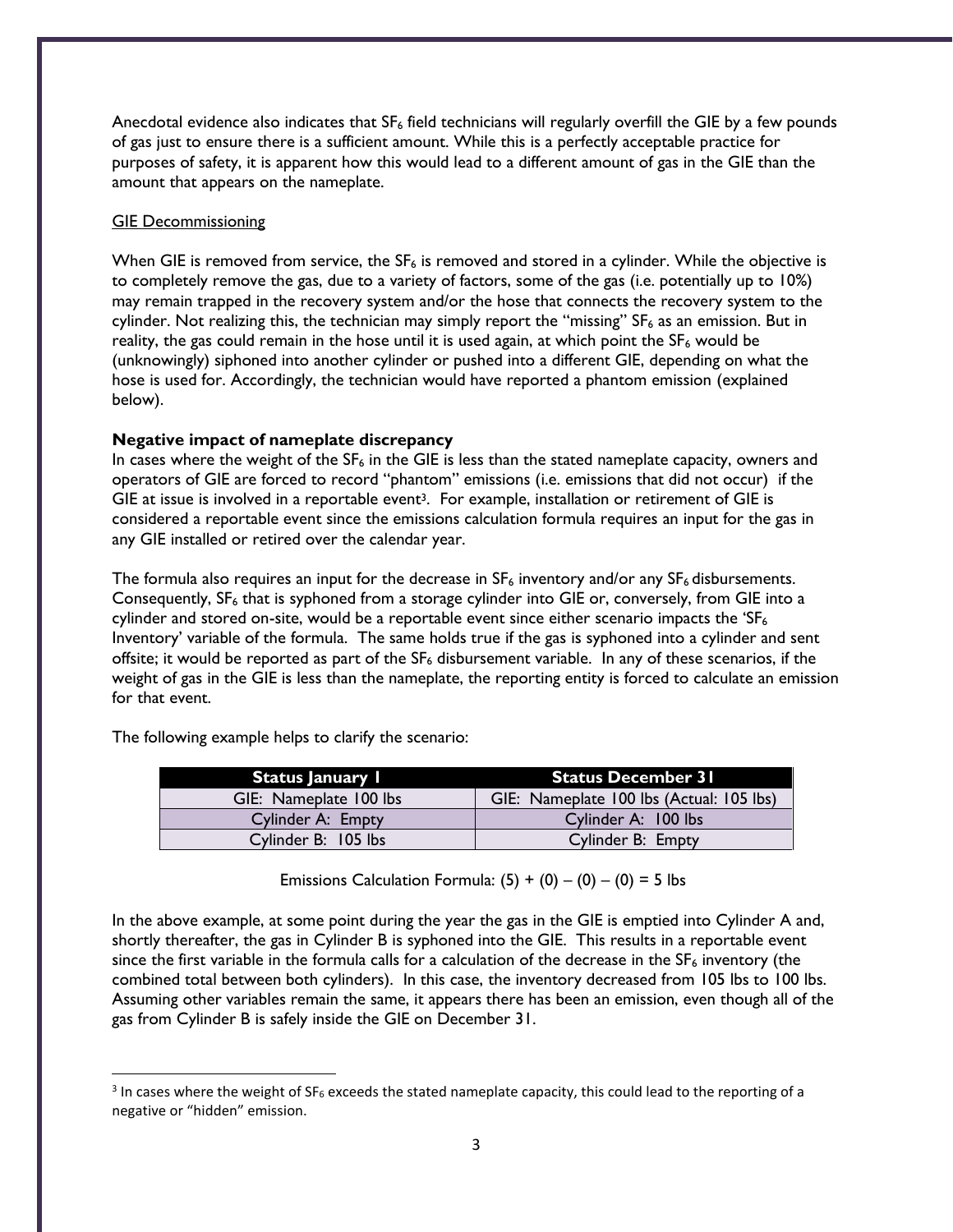While the EPA does not currently have an emissions reduction requirement, its corollaries in California and Massachusetts do, and utilities located in those states could be subject to fines and other civil penalties if reported  $SF<sub>6</sub>$  emissions for a given year exceed the allowable amount. This amount is expressed as a percentage of Total Nameplate Capacity of Equipment Operated. The allowable emissions for California and Massachusetts are as follows:

| California |       | <b>Massachusetts</b> |      |
|------------|-------|----------------------|------|
| 2016       | 5%    | 2016                 | 3.0% |
| 2017       | 4%    | 2017                 | 2.5% |
| 2018       | 3%    | 2018                 | 2.0% |
| 2019       | 2%    | 2019                 | 1.5% |
| 2020       | $1\%$ | 2020                 | 1.0% |

#### **Prevalence of discrepancy**

While current data is somewhat limited, empirical information suggests that a large percentage of GIE currently in service and containing the target density of  $SF_6$  contains a different mass of  $SF_6$  compared to what is indicated on the nameplate. Data collected by DILO Inc. showed that out of 221 high-voltage circuit breakers—ranging from 34.5 kV to 500 kV—tested over a period of 36 months, only six (6) contained actual  $SF_6$  mass that was within 1% of the figure on the nameplate.<sup>4</sup>

#### **How to determine SF<sup>6</sup> weight in GIE**

There are two (2) possible processes to determine the exact amount of  $SF<sub>6</sub>$  in any vessel: pressure/mass calculation and complete SF<sub>6</sub> recovery.<sup>5</sup> The former process entails removing a small amount of SF<sub>6</sub> that is then weighed while monitoring the initial and final pressure. This process takes about 30-60 minutes per GIE, depending on the size. The latter process entails removal of all the  $SF<sub>6</sub>$  and then precise weighing of the gas during the process; this takes significantly longer but has a lower margin of error. Because both processes require de-energizing the GIE, the Coalition recommends that they be performed only during commissioning, maintenance, or decommissioning.

#### **What are OEMs doing to help?**

GIE manufacturers are certainly willing to expend effort to help the utility community increase reporting accuracy. Specifically for older equipment, OEMs are prepared to work with their utility customers to formulate a streamlined process wherein nameplates can be amended or replaced with a more accurate figure. The details of such a process are yet to be determined, but it would likely entail the utility customer undergoing one of the processes described above (and discussed in detail in Annex 2) to calculate  $SF<sub>6</sub>$  weight and providing corresponding documentation to the manufacturer. For new equipment, OEMs have begun to communicate an "as-filled" value on the GIE, which indicates the precise weight of SF<sub>6</sub> when it leaves the OEM facility. For logistical and safety reasons, not all GIE is shipped while fully charged with SF<sub>6</sub>. Providing the "as-filled" information would provide a verifiable baseline to the utility from which it could make the reporting calculations once the GIE is in service. Finally, as of July 2016, OEMs have proposed including a nameplate accuracy standard to several IEEE subcommittees.

 $4$  DILO, Inc. is an SF<sub>6</sub> management and maintenance firm that services hundreds of utilities across North America

 $5$  For a complete description of pressure/mass calculation and complete SF<sub>6</sub> recovery, please see Annex 2,

<sup>&</sup>quot;Recommended Processes to Support Accurate Reporting of SF6 Emissions"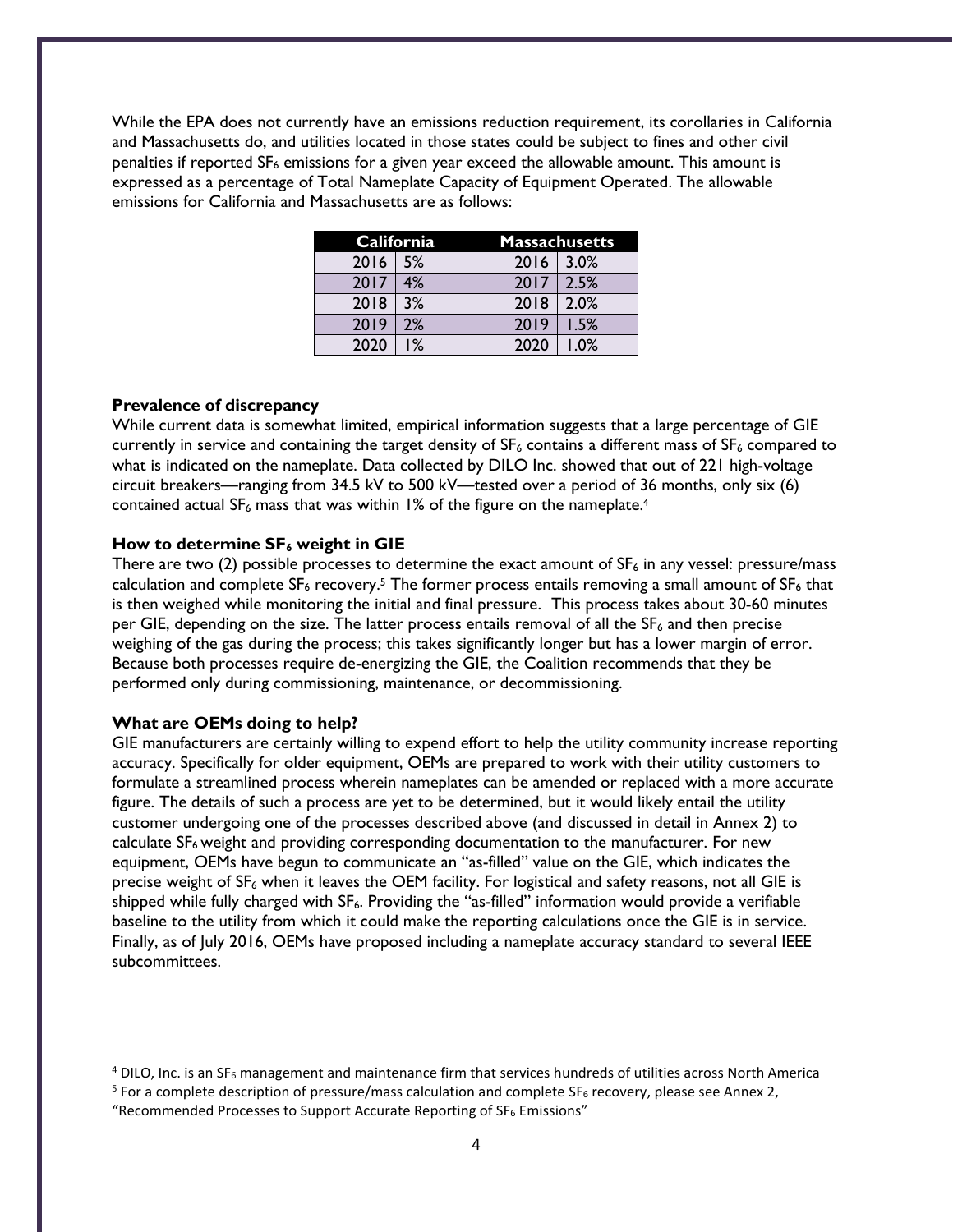#### **How can regulatory agencies help?**

The Coalition does not believe that any new requirements or mandates are necessary to encourage more accurate reporting. However, we do believe that reporters will be more likely to accurately measure  $SF<sub>6</sub>$  weight if they are allowed to use that figure instead of the nameplate figure for reporting purposes should they so choose. Absent such a formal allowance, the coalition hopes that state and federal regulatory agencies will at least be open to considering evidence—derived from an agreed-upon process with the corroboration of the OEM—that the reported figure does not reflect actual emissions.

# **About the Coalition**

The SF6 & Alternatives Coalition is comprised of 17 members who are producers and distributors of SF<sup>6</sup> and SF<sub>6</sub> alternatives, manufacturers of gas-insulated equipment, a California utility, and other SF<sub>6</sub> stakeholders. Our mission is to:

1) provide a forum for equipment manufacturers using SF6, SF6 producers and distributors, and transmission and distribution equipment owners for discussion of environmental concerns of SF6 as a greenhouse gas;

2) develop best practices and recommendations related to sustainable SF<sub>6</sub> usage in electric power transmission and distribution;

3) advocate the Coalition positions to federal, state, and local policymakers;

4) educate public and private stakeholders on SF6 alternatives; and

5) maintain liaisons with government and industry groups such as U.S. EPA, Institute of Electrical and Electronic Engineers (IEEE), EEI, IEC, CIGRE, and EPRI.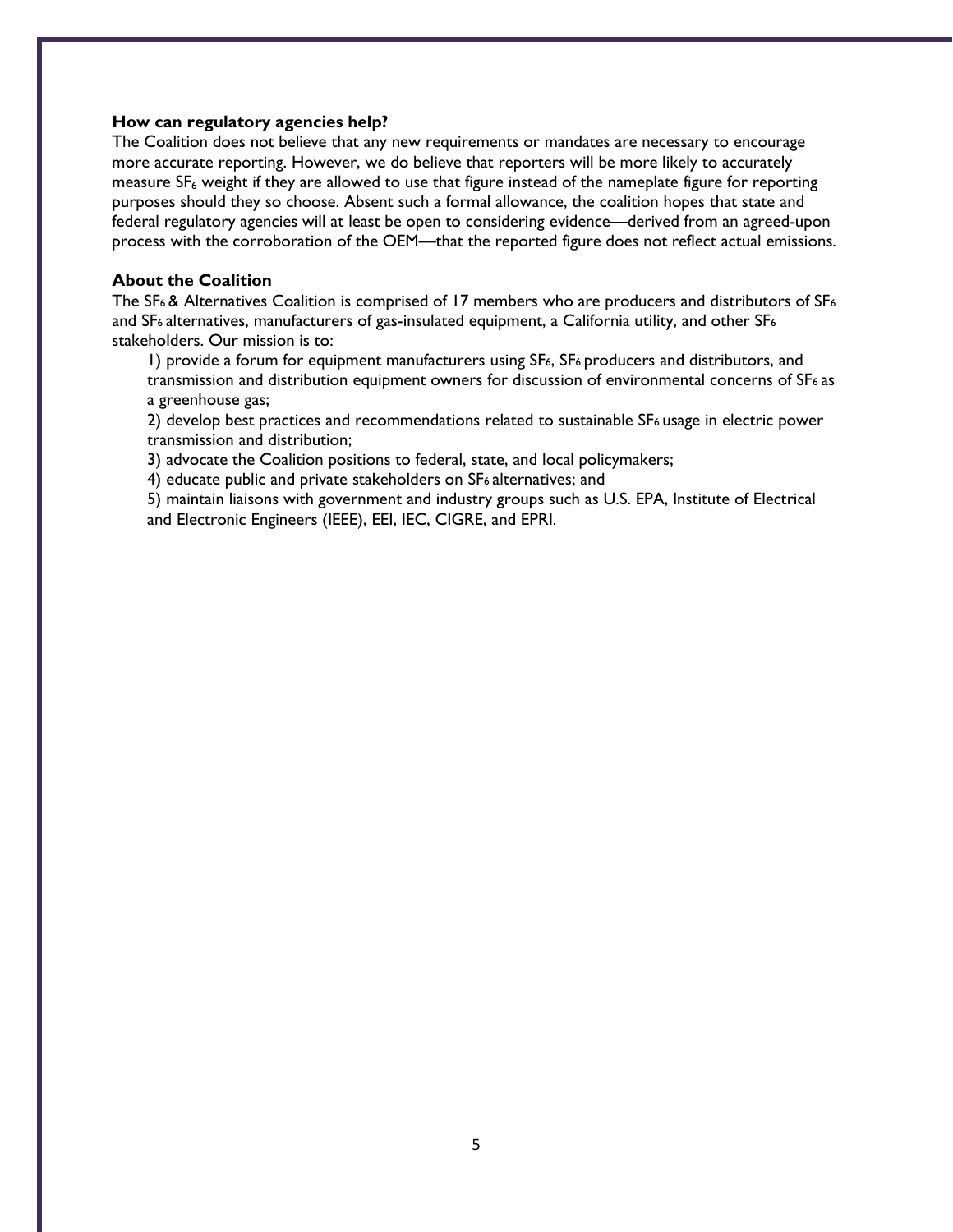# **Annex 1** Subpart DD, U.S. EPA Greenhouse Gas Reporting Rule

The following is meant to be a brief explanation of the U.S. reporting process and requirements for owners and operators of gas-insulated equipment.

# **Who Is Required to Report?**

Owners and operators of electric power transmission and distribution equipment with a total nameplate capacity exceeding 17,820 lbs (7,838 kg) of sulfur hexafluoride ( $SF<sub>6</sub>$ ) and/or perfluorocarbons (PFC) are required to report emissions of these gases from their electric power transmission and distribution systems.

- SF<sub>6</sub> and PFC insulated equipment includes gas-insulated substations, circuit breakers, other switchgear, gas-insulated lines and power transformers containing these gases.
- An electric power system is defined as the collection of  $SF_6$  and/or PFC insulated equipment linked through electric power transmission or distribution lines and operated as an integrated unit by one electric power entity or several entities that have a single owner.

# **What is the Reporting Cycle?**

Subpart DD took effect January 1, 2011. Reporting years correspond with calendar years. Reports must be submitted by March 31<sup>st</sup> for the prior year information.

# **How Are Emissions Calculated?**

Owners and operators of these systems use a mass-balance process accounting for the following factors:

- Decrease in  $SF_6$  Inventory: The  $SF_6$  stored in containers at the beginning of the year minus the SF<sub>6</sub> stored in containers at the end of the year.
- Acquisitions of  $SF_6$ : The sum of the amount of  $SF_6$  that is: 1) purchased from distributors; 2) purchased from equipment manufacturers; and 3) returned to the facility after offsite recycling.
- Disbursements of  $SE_6$ : The sum of the amount of  $SE_6$  that is: 1) in bulk and contained in equipment that is sold to other entities; 2) returned to suppliers; and 3) sent off site for recycling or destruction. (NOTE: Facilities returning containers to a supplier either weigh the containers themselves or have the supplier weigh the containers, obtaining a detailed monthly account, within 1%. The scale used in this process is certified to be accurate within 1% of the true weight and recalibrated at least annually.)
- Net Increase in Total Nameplate Capacity of Equipment Operated: The nameplate capacity of new equipment minus the nameplate capacity of retiring equipment.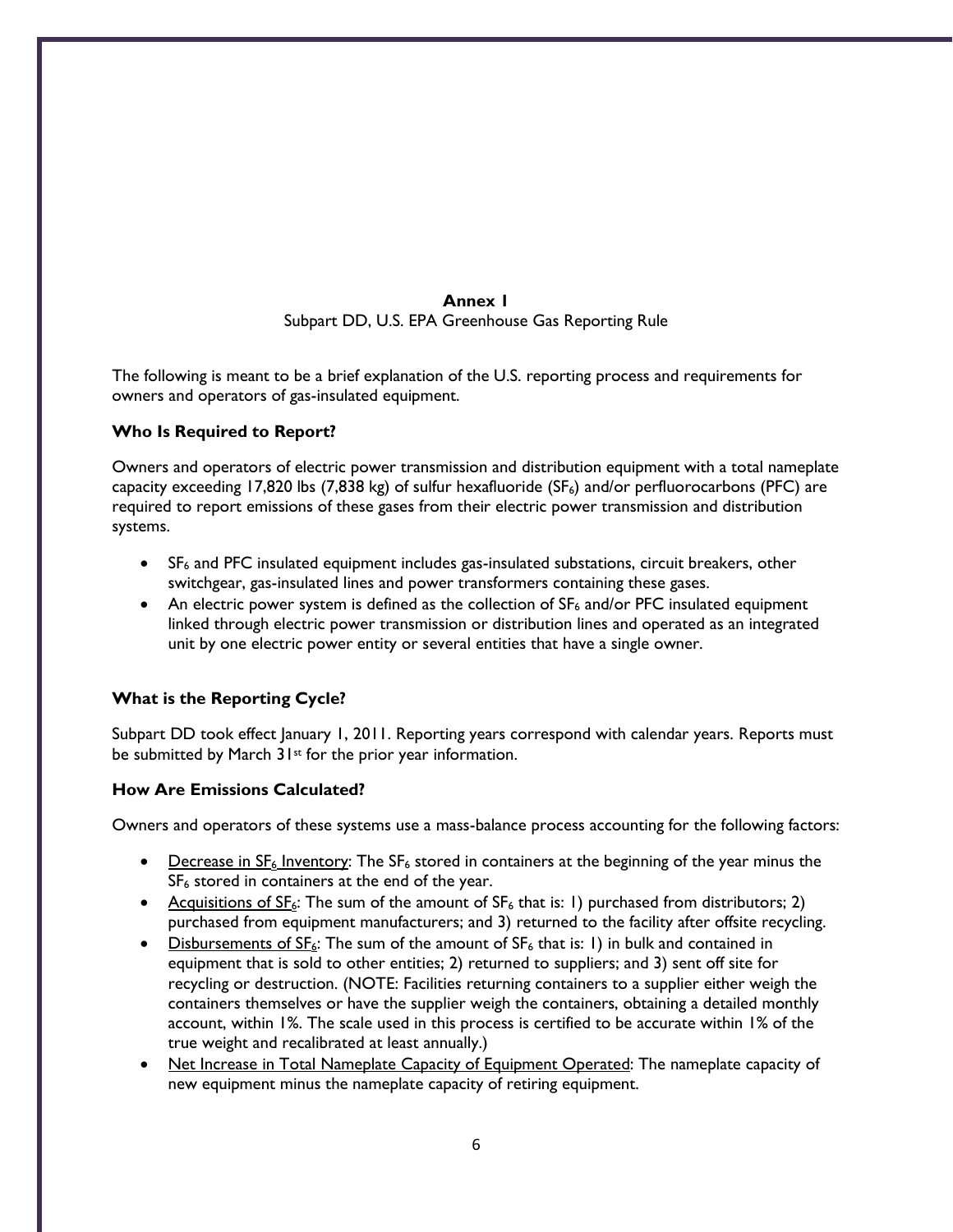(NOTE: Nameplate capacity refers to the full and proper charge of gas specified by the equipment manufacturer rather than the actual, which may reflect leakage.)

Emissions = Decrease in SF<sub>6</sub> Inventory + Acquisitions of  $SF_6$  – Disbursements of  $SF_6$  – Net Increase in the Nameplate Capacity of Equipment

# **What Information is Reported?**

In addition to reporting emissions, owners and operators are required to report the following:

- Nameplate capacity of: 1) equipment containing  $SF<sub>6</sub>$  at the beginning of the year; 2) new equipment purchased during the year; and 3) equipment retired during the year.
- Transmission miles (length of lines carrying voltages at or above 34.5 kV).
- SF<sub>6</sub> sales and purchases.
- $SF<sub>6</sub>$  sent off site for destruction.
- $SF<sub>6</sub>$  sent off site for recycling.
- $SF<sub>6</sub>$  returned to site after recycling.
- $SF<sub>6</sub>$  stored in containers at the beginning and end of the year.
- $SF<sub>6</sub>$  with or inside new equipment purchased during the year.
- $SF<sub>6</sub>$  with or inside equipment sold to other entities.
- $\bullet$  SF<sub>6</sub> returned to suppliers.

# **Are there any States that Require Reporting?**

California and Massachusetts require unique reporting at the state level for owners and operators located within those states, in addition to federal reporting requirement.

# **California**

California Air Resources Board (CARB) has enacted Subarticle 3.1 to Title 17 of the California Code of Regulations. Subarticle 3.1 is titled Regulation for Reducing Sulfur Hexafluoride Emissions from Gas Insulated Switchgear.

- Gas Insulated Switchgear (GIS) is defined as all electric power equipment insulated with  $SF<sub>6</sub>$ gas regardless of location. This includes switches, stand-alone gas-insulated equipment, and any combination of electrical disconnects, fuses, electrical transmission lines, transformers and/or circuit breakers used to isolate gas insulated electrical equipment.
- The methodology used to calculate annual emissions is the identical mass balance model used in Subpart DD of the U.S. EPA Greenhouse Gas Reporting Rule.
- The table below shoes the maximum annual  $SF_6$  emission rate for each calendar year for each GIS owner.

| <b>Calendar Year</b> | <b>Max Allowable Emission Rate</b> |
|----------------------|------------------------------------|
| 2011                 | 10.0%                              |
| 2012                 | 9.0%                               |
| 2013                 | 8.0%                               |
| 2014                 | 7.0%                               |
| 2015                 | 6.0%                               |
| 2016                 | 5.0%                               |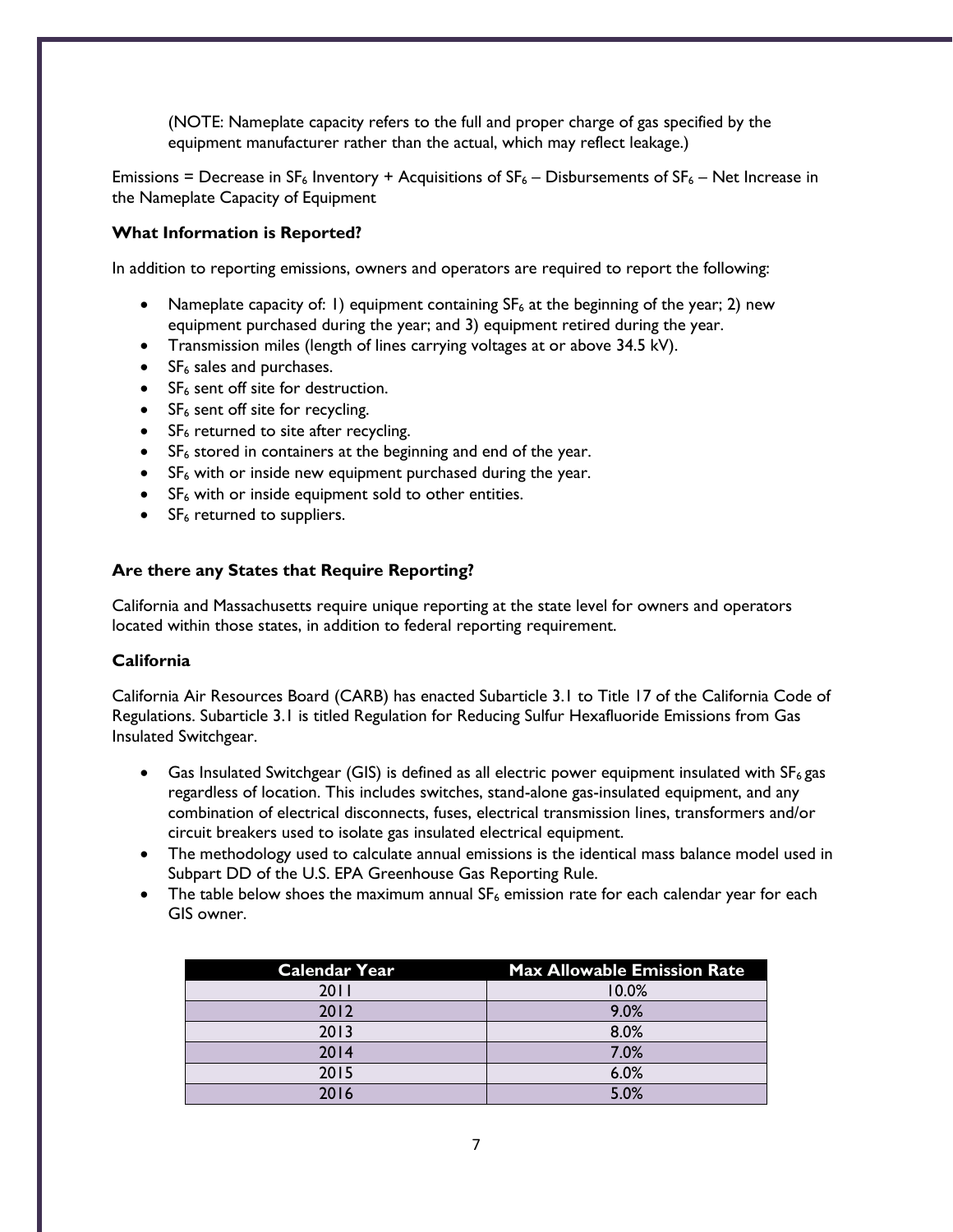| 2017                                   | 4.0% |
|----------------------------------------|------|
| 2018                                   | 3.0% |
| 2019                                   | 2.0% |
| 2020 and each Calendar Year thereafter | .0%  |

- **Emergency Event Exemption:** 
	- o A GIS owner may request emissions from an emergency event to be exempted from the calculation of the maximum allowable emission rate if it is demonstrated to the Executive Officer's satisfaction that the release of  $SF_6$ :
		- **•** Could not have been prevented by the exercise of prudence, diligence and care; and
		- Was beyond the control of the GIS owner.
	- $\circ$  The GIS owner must submit the request within 30 calendar days after the occurrence of the emergency event and must provide a detailed description of the emergency event.

# **Massachusetts**

Massachusetts Department of Environmental Protection (Mass DEP) has enacted 310 CMR 7.72: Reducing Sulfur Hexafluoride Emissions from Gas-Insulated Switchgear.

- Gas-insulated switchgear of FIS means all electrical power system equipment insulated with SF<sub>6</sub> gas. Gas-insulated switchgear (GIS) includes switches, stand-alone gas-insulated equipment, and any combination of electrical disconnects, fuses, electrical transmission lines, transformer and/or circuit breakers used to isolate gas-insulated electrical power system equipment.
- The methodology used to calculate annual emissions is the identical mass balance model used in Subpart DD of the U.S. EPA Greenhouse Gas Reporting Rule.
- The table below shows the maximum annual  $SF_6$  emission rate for each calendar year for each GIS owner.

| <b>Calendar Year</b>                   | <b>Max Allowable Emission Rate</b> |
|----------------------------------------|------------------------------------|
| 2015                                   | 3.5%                               |
| 2016                                   | 3.0%                               |
| 2017                                   | 2.5%                               |
| 2018                                   | 2.0%                               |
| 2019                                   | 1.5%                               |
| 2020 and each Calendar Year thereafter | .0%                                |

- Emergency Event Exemption:
	- $\circ$  A federal reporting GIS owner may exempt emission from a sudden and unforeseen event form the calculation of the maximum allowable emission rate if the federal reporting GIS owner demonstrates the release of  $SF<sub>6</sub>$ :
		- Was caused by an emergency event, such as a fire, flood, earthquake, or act of vandalism; and
		- Could not have been prevented by the exercise of prudence, diligence, and care; and
		- Was beyond the control of the federal reporting GIS owner; or
		- Was necessary to avoid an immediate electrical system outage.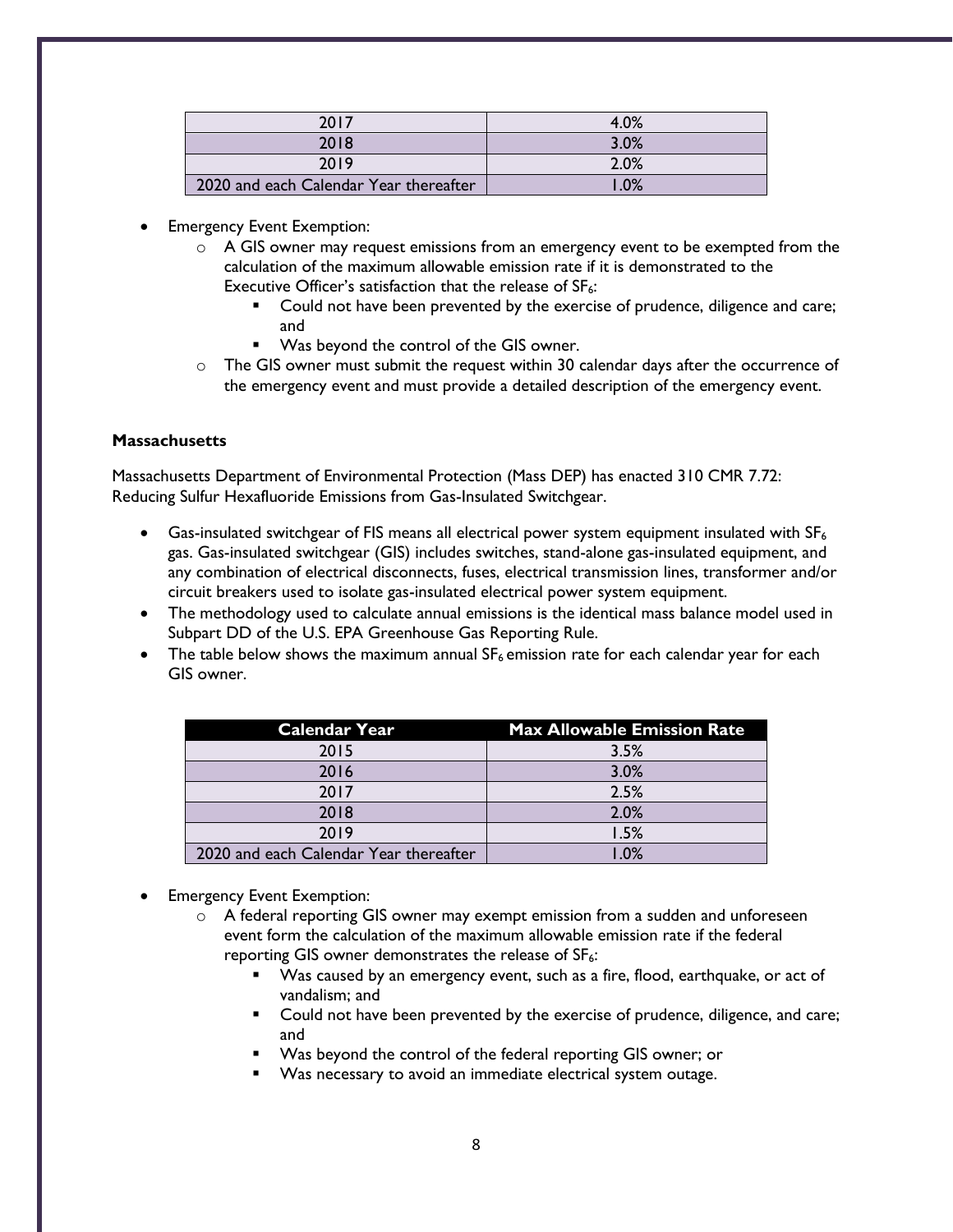$\circ$  In order for emissions to be exempted from the calculation of the maximum allowable emission rate, Mass DEP requires a detailed description of the emergency event.

#### **Annex 2**

Recommended Processes to Support Accurate Reporting of SF<sub>6</sub> Emissions

While current data is somewhat limited, empirical information suggests that a large percentage of currently installed gas insulated equipment (GIE) contains a different amount of  $SF<sub>6</sub>$  compared to what is indicated on the nameplate. Data collected an  $SF_6$  management and maintenance firm shows that out of 221 high voltage circuit breakers – ranging from 34.5 kV to 500 kV – tested over a period of 36 months, only six (6) contained actual  $SF_6$  mass that was within the 1% of the figure on the nameplate. This discrepancy is attributable either to filling error or an inaccurate stated nameplate capacity. The purpose of this document is to provide GIE users with a step-by-step process to determine actual  $SF_6$  weight and to verify nameplate accuracy.

# **Section 1 – Reporting Requirement**

GIE users are required to report  $SF_6$  emissions by the U.S. Environmental Protection Agency's Greenhouse Gas Reporting Rule Subpart DD. Regulatory agencies in California and Massachusetts require reporting as well. The formula for calculating emissions to all three entities is as follows:

User Emissions = (Decrease in Storage Inventory) + (Acquisitions) - (Disbursements) – (Net increase in Total Nameplate Capacity of Equipment Operated)

To ensure better accuracy when reporting greenhouse gas emissions, and to eliminate the reporting of "Phantom Emissions", users of GIE not only must have a way to accurately determine the actual charge of  $SF<sub>6</sub>$  in any given GIE within their inventory, but also must be able to identify whether the stated nameplate capacity is accurate. And in cases where the nameplate is not accurate, users should be able to correct the nameplate value for purposes of reporting (e.g. substitute the correct nameplate capacity for the stated). The Electric Transmission and Distribution SF<sub>6</sub> Coalition hopes that state and federal regulatory agencies will be open to allowing operators the option to use the figures derived from these processes for reporting purposes should they choose to do so.

In order to reduce the likelihood of error we strongly recommend that operators use the following tools:

- Temperature/Pressure curve or chart provided by GIE OEM
- Precision Temperature gauge (accuracy +/- 1.0°F)
- Precision pressure gauge (accuracy +/- 0.5% of complete scale) requires at least 2 digits past decimal point – should read in absolute values
- Mass flow scale (Accuracy +/- 0.1 lbs.) requires at least 2 digits past decimal point
- SF<sub>6</sub> Recovery System capable of achieving a blank-off pressure of 3.5 Torr or less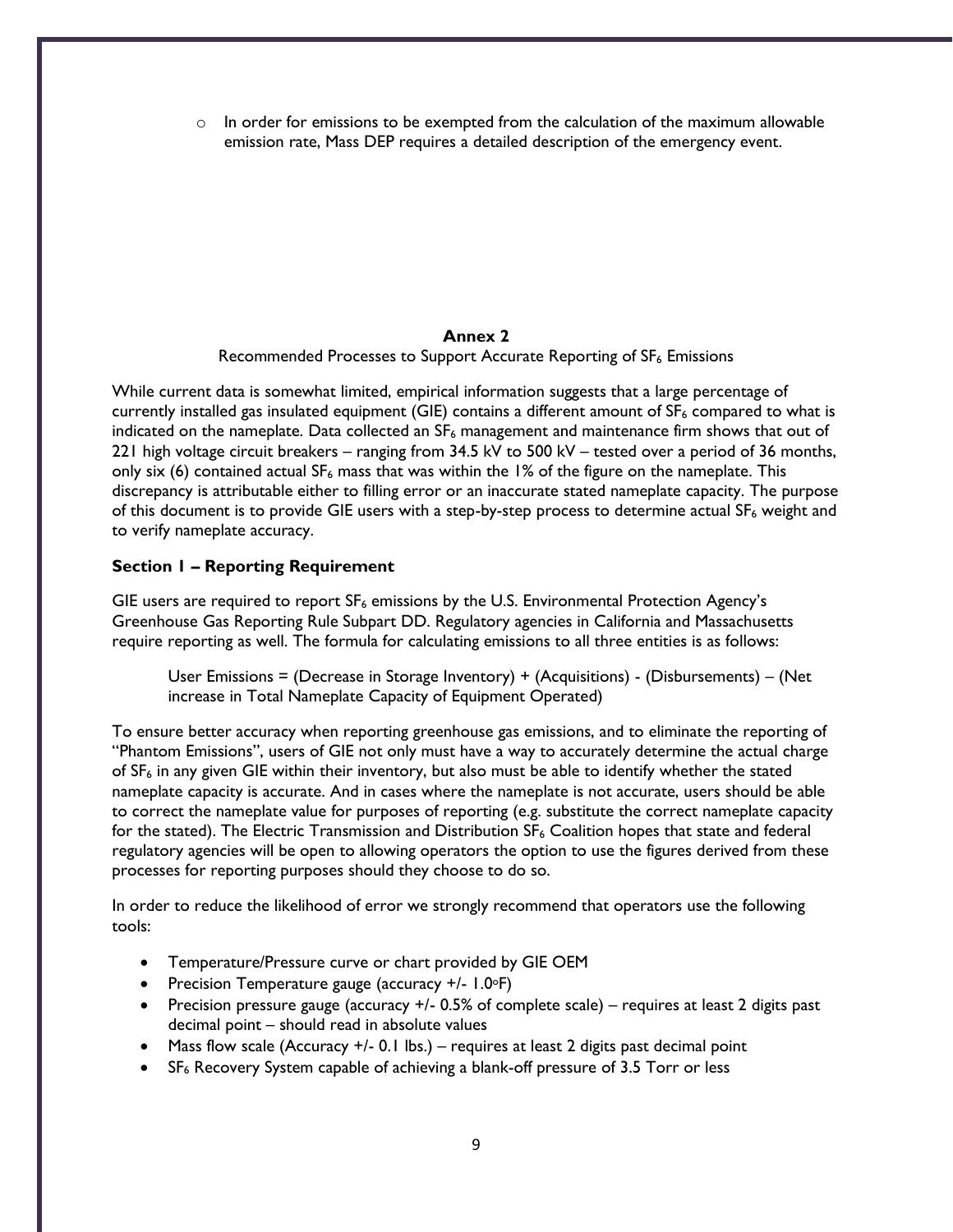For each of the following processes, it is highly recommended that the GIE be de-energized. After the process is complete the user should follow the manufacturer's instructions to re-energize or decommission the GIE, as appropriate.

# **Section 2 – How to Identify Exact Weight of SF<sup>6</sup> in GIE**

There are two (2) possible processes to determine the exact amount of  $SF_6$  in any vessel:

1. Pressure/Mass Calculation. This process entails removing a small amount of  $SF_6$  that is then weighed, while monitoring the initial and final pressure.)

#### Procedure:

- Step 1. Record the initial system pressure (a) using a precision pressure gauge
- Step 2. Connect evacuated hose (no longer than  $3'$  with  $\frac{1}{4}$ " diameter) to primary side of mass flow scale / use inline T-piece with precision gauge
- Step 3. Connect secondary side to evacuated cylinder
- Step 4. Open GIE valve (or connect to GIE quick connect) and remove a minimum of 2 lbs. as well as a minimum differential of 2 psi (c) (Note: Record all readings with a minimum of two (2) digits past decimal point).
- Step 5. Record final system pressure (b) using precision pressure gauge
- Step 6. Calculate total mass of  $SF_6$  in the vessel per the following formula:
	- Total mass of  $SF_6$  in vessel = c x a/ (a-b) where:
	- a = Initial system pressure (psi absolute)
	- b = Final system pressure (psi absolute)
	- $c =$  Amount of SF<sub>6</sub> removed
- 2. Complete  $SF_6$  Recovery: This process entails removal of all the  $SF_6$  either during GIE maintenance or decommissioning and then precise weighing of the gas during the process. Based on feedback from some members of the utilities industry, this option seems to be preferred.

# Procedure:

- Step 1. Record the initial system pressure using precision pressure gauge
- Step 2. Connect evacuated hose to primary side of mass flow scale, and another hose from the secondary to the inlet of the SF<sub>6</sub> Recovery System
- Step 3. Recover the  $SF_6$  to a blank-off pressure of < 3.5 Torr
- Step 4. Verify that GIE pressure is < 3.5 Torr after a 5 minute hold
- Step 5. Record the final system pressure using precision pressure gauge
- Step 6. Mass shown on mass flow scale is the total amount of  $SF<sub>6</sub>$  in the vessel

Note: Amount of SF<sub>6</sub> (mass) weight is to be measured at the GIE's fill valve and on the primary side of any recovery system. As cylinder tare weights are known to be inaccurate, using conventional gas/cylinder weighing scales is not recommended.

# **Section 3 – How to Verify Nameplate Accuracy of GIE**

This process is similar to "Complete  $SF_6$  Recovery" discussed in the previous section, but adds a new step (2) and follows a formula as indicated below.

Procedure: